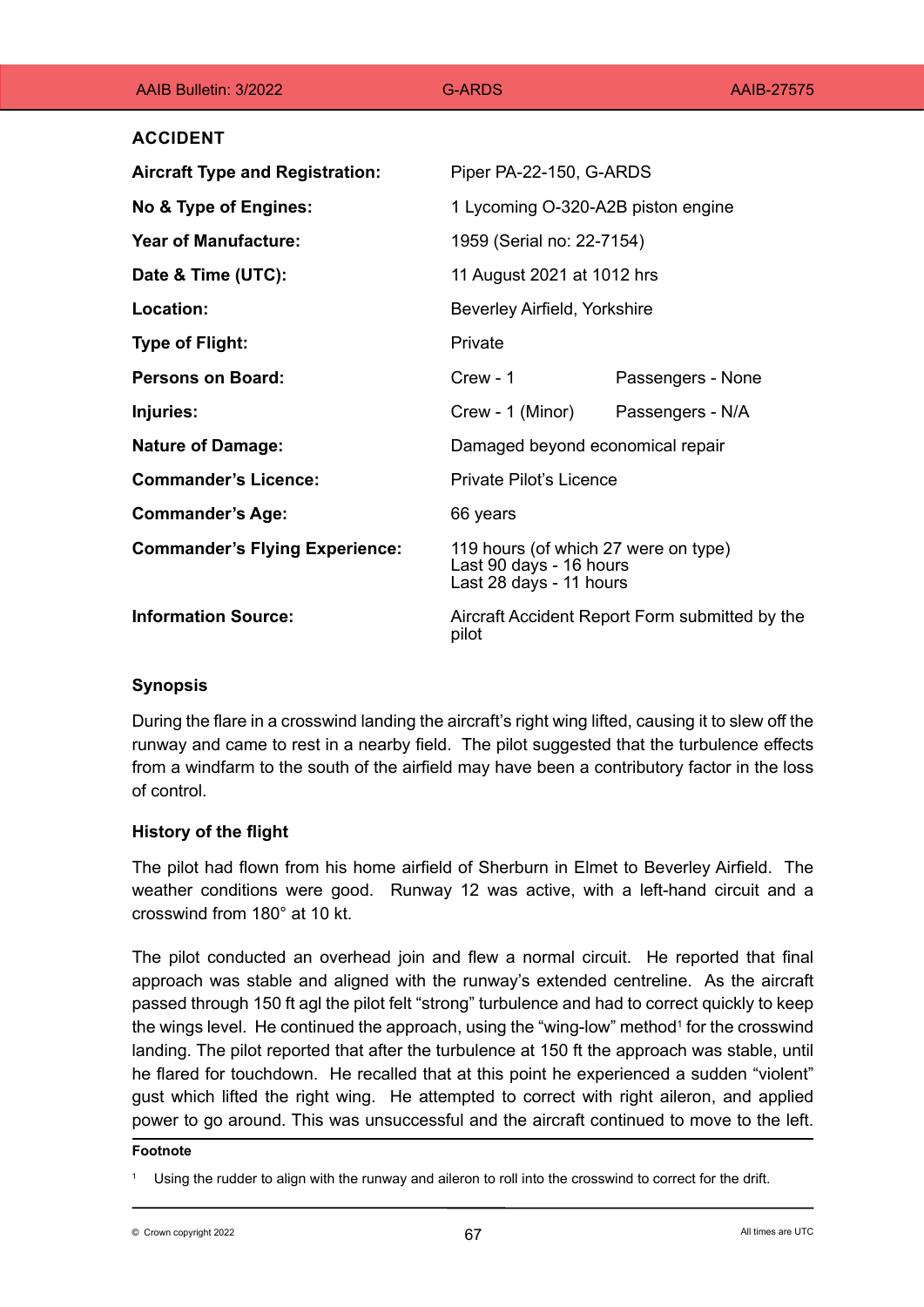It missed a ditch to the north of the runway but struck the ground in a field beyond, causing substantial damage to the aircraft (Figure 1).



**Figure 1** G-ARDS after the accident

In reviewing the accident, the pilot reported that he believed that both the turbulence during final approach and the loss of control during the flare may have been associated with wake turbulence downstream of a wind turbine installation to the south of the airfield. The pilot also commented that as the aircraft still had its rudder/aileron interlink installed<sup>2</sup>, the coordination of the rudder with aileron inputs whilst responding to a gust, may have affected the aircraft's response.

#### **Airfield information**

Beverley is an unlicenced airfield located 4 nautical miles north-northeast of Beverley with a 710 m grass runway with 12/30 orientation. The aeronautical plate for the airfield identifies that there is a wind turbine installation 1 nm south of the airfield.

The installation comprises twelve 82 m diameter wind turbines, the most northerly is approximately 1.4 km south of Runway 12 threshold and 1.2 km south southwest of Runway 30 threshold (Figure 2).

#### **Footnote**

 $\odot$  Crown copyright 2022 **Example 2022** All times are UTC

The PA-22 was originally configured with a rudder/aileron interlink that coordinates the movement of the rudder and ailerons to simplify flying the aircraft. This is a sprung interlink that can be overridden. Many PA-22 aircraft have subsequently removed the interlink, however the interlink was still fitted to G-ARDS.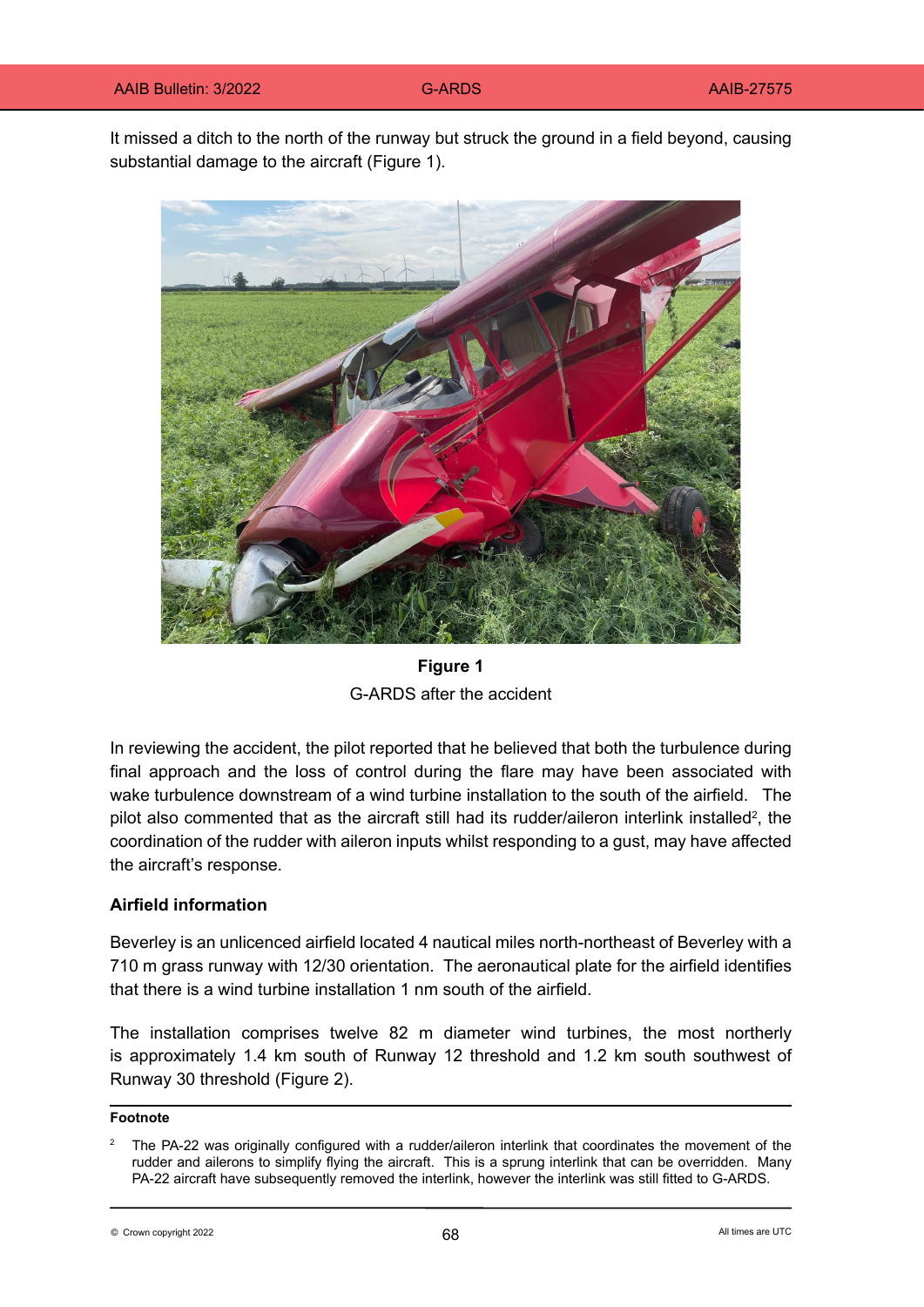

**Figure 2** Location of most northerly wind turbine at Hall Farm in relation to the runway at Beverley Airfield

The AAIB contacted the airfield management enquiring whether there had been any reports of aircraft experiencing turbulence on approach and landing when with a southerly wind direction. They were not aware of any occurrences but did suggest that there can be some shadowing from the trees to the west of the clubhouse.

## **CAP 764 - CAA Policy and Guidelines on Wind Turbines**

CAP 764, the CAA Policy and Guidelines on Wind Turbines, issue 6, February 2016<sup>3</sup> identifies the risk wind turbines pose to aviation. Paragraphs 2.51 to 2.61 discuss turbulence caused by the wake of the turbine. They describe that the wake turbulence, which is similar, but not identical to, that produced by aircraft, extends downwind behind the wind turbine blades and tower. The turbulence experienced in the 'near field' (within one rotor diameter) is well understood and can be related to the efficiency and power extraction from the airflow through the turbine. The 'far field' effect is less well understood, with the dissipation of the turbulence, and therefore its reduction of intensity, being dependent on the convection, turbulence diffusion, the topography (such as obstacles and terrain downwind the turbine) and the atmospheric conditions.

Published research referred to in the CAP identifies that turbulence effects could still be noticeable up to 16 rotor diameters downstream of a wind turbine. However, research

#### **Footnote**

 $\odot$  Crown copyright 2022 **Example 2022** All times are UTC

<sup>3</sup> <http://publicapps.caa.co.uk/docs/33/Cap764.pdf>[accessed 18 Janaury 2022.]